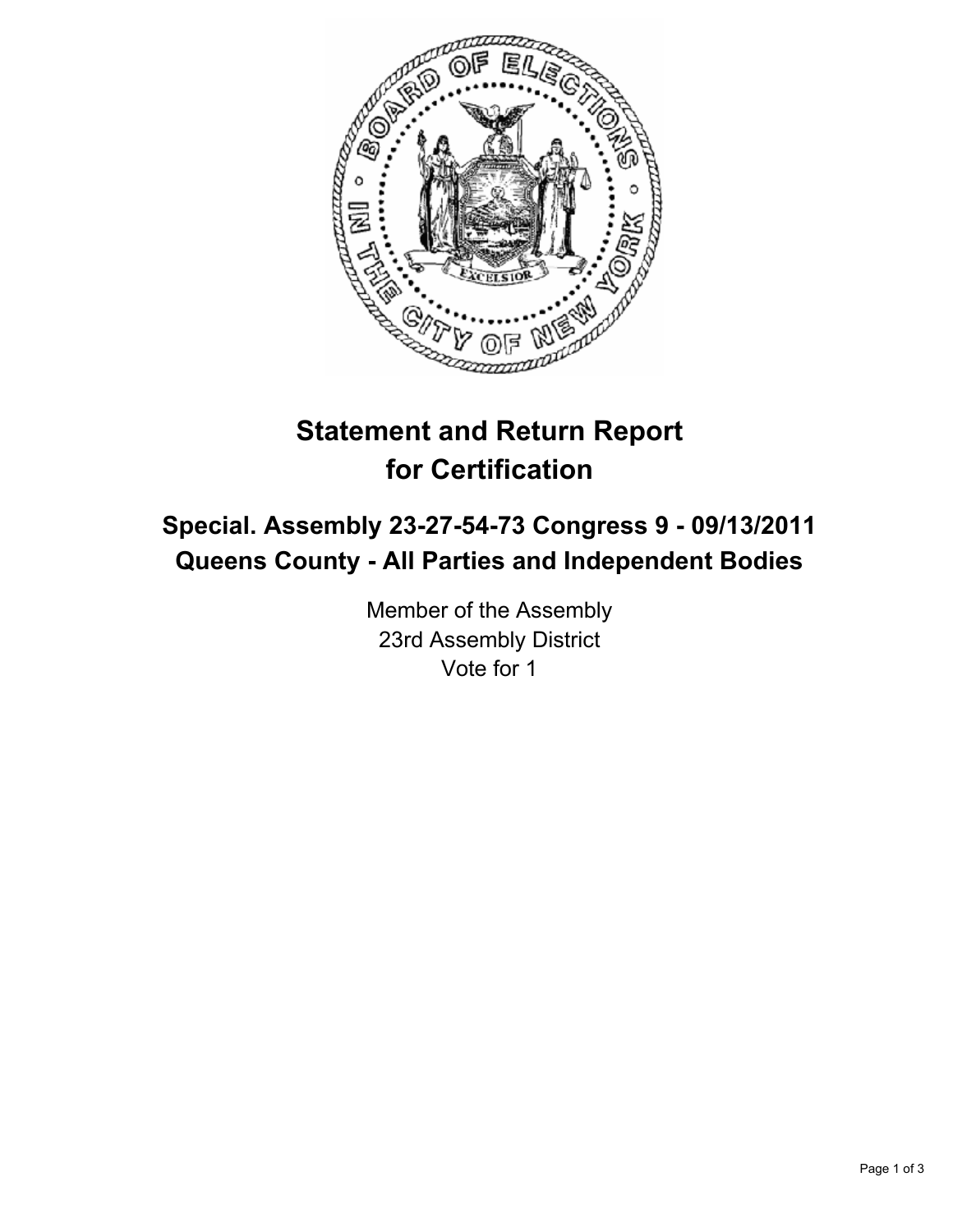

#### **Assembly District 23**

| <b>PUBLIC COUNTER</b>                                    | 16,102   |
|----------------------------------------------------------|----------|
| <b>EMERGENCY</b>                                         | 0        |
| ABSENTEE/MILITARY                                        | 484      |
| <b>FEDERAL</b>                                           | 24       |
| SPECIAL PRESIDENTIAL                                     | $\Omega$ |
| <b>AFFIDAVIT</b>                                         | 117      |
| <b>Total Ballots</b>                                     | 16,727   |
| Less - Inapplicable Federal/Special Presidential Ballots | (24)     |
| <b>Total Applicable Ballots</b>                          | 16,703   |
| PHILLIP GOLDFEDER (DEMOCRATIC)                           | 8,196    |
| JANE E DEACY (REPUBLICAN)                                | 5,708    |
| JANE E DEACY (CONSERVATIVE)                              | 1,311    |
| PHILLIP GOLDFEDER (WORKING FAMILIES)                     | 326      |
| PHILLIP GOLDFEDER (INDEPENDENCE)                         | 363      |
| <b>BLANK (WRITE-IN)</b>                                  | 1        |
| <b>BOB TURNER (WRITE-IN)</b>                             | 28       |
| DAVID WEPRIN (WRITE-IN)                                  | 1        |
| DEATH TO TYRANTS (WRITE-IN)                              | 1        |
| DENIS REEN (WRITE-IN)                                    | 1        |
| HELEN DIGIULIO (WRITE-IN)                                | 1        |
| <b>IVO STIPAHOVIC (WRITE-IN)</b>                         | 1        |
| JOHN LEPARE (WRITE-IN)                                   | 1        |
| JUAN POLANCO (WRITE-IN)                                  | 2        |
| LEW SIMON (WRITE-IN)                                     | 9        |
| NEITHER CANDIDATE (WRITE-IN)                             | 1        |
| SALLIE ELKORDY (WRITE-IN)                                | 1        |
| SETH GLINSKY (WRITE-IN)                                  | 1        |
| TURNER (WRITE-IN)                                        | 2        |
| <b>VIVIAN CARTER (WRITE-IN)</b>                          | 1        |
| <b>Total Votes</b>                                       | 15,956   |
| Unrecorded                                               | 747      |